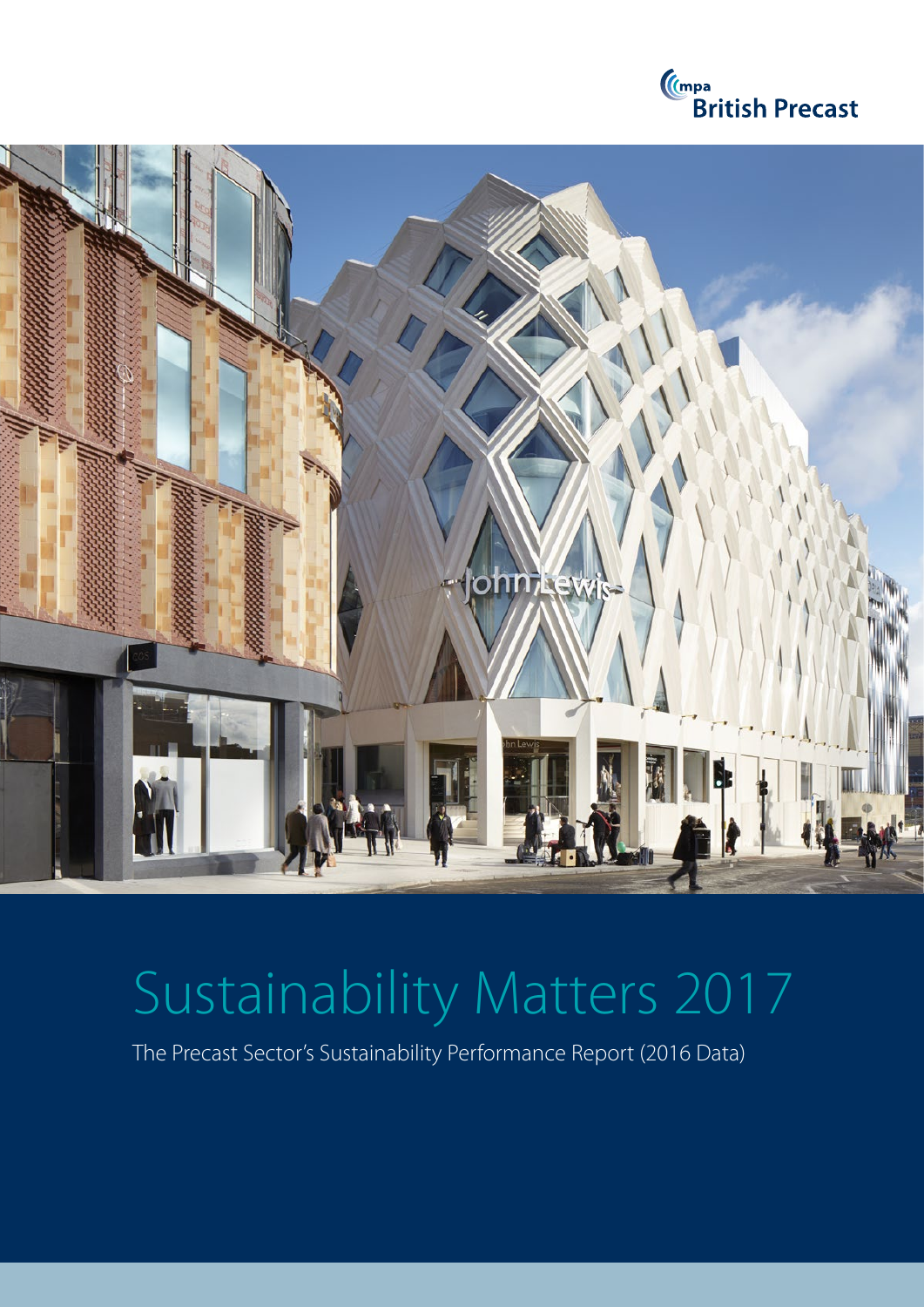# Sustainability Matters 2017

This year marks the 10th anniversary since we first launched the Precast Sustainability Strategy. The strategy, and Raising-the-Bar scheme, continues to be a success with our sector taking responsibility and investing in improvements.

Since 2008, the precast sector has reduced manufacturing carbon emissions by 26%, mains water consumption by 31% and factory waste to landfill by well over 95%. All but one of our Sustainability 2012 Targets were achieved successfully and our member companies continue to make good progress towards the 2020 targets. The mandatory annual environmental auditing initiative is offering valuable feedback to both members and the trade association on a wide range of sustainability aspects. We continue to encourage more precast manufacturers to join British Precast and take part in the sector's Sustainability Strategy and KPI initiative.

This year will also mark the publication of eight of our generic Environmental Product Declarations (EPDs) covering all main precast product groups. We now have a better understanding of our sector's environmental profile and environmental impacts: from Cradle to

Grave. Members of British Precast are now able to develop EPDs using our verified tool for a fraction of the price available to competitors outside our sector. British Precast is also involved in a number of other initiatives, including the Sustainable Concrete Forum's strategy and annual performance reports, the Resource Efficiency Action Plans (REAPs) and Green Construction Board's (GCB) Infrastructure Carbon Review.

**Andrew Minson Executive Director British Precast**

# **ANNUAL SUSTAINABILITY DATA COLLECTION**

Data for 2016 covers 143 production units and approximately 15.484 million tonnes of product. Total production output for the industry in 2016 is estimated to be just under 20 million tonnes. It is estimated that data has been reported for approximately 77.5% of the year's production, compared with 76.7% coverage in 2015, 71.1% in 2014 and 51.2% in 2012 (baseline year). This percentage may go up as more member sites submit data over the next few months. The following statistics have been calculated from the data supplied to date.

Note: Some data items can only be estimated due to legal or technical restrictions.

Members of British Precast can use this data capture exercise and the targets set by the industry to help demonstrate conformance to the Responsible Sourcing of Materials standard, BES 6001, with regards to stakeholder engagement etc.

Third party certification auditors are welcome to contact British Precast to gain confirmation that annual KPI data has been supplied.

*(Picture right)* British Precast is part of the wider concrete industry Sustainable Concrete Forum which publishes an annual performance report. Data reported in this document is input into the wider industry report.



**Sustainability Performance** Report 9th report: 2015 performance data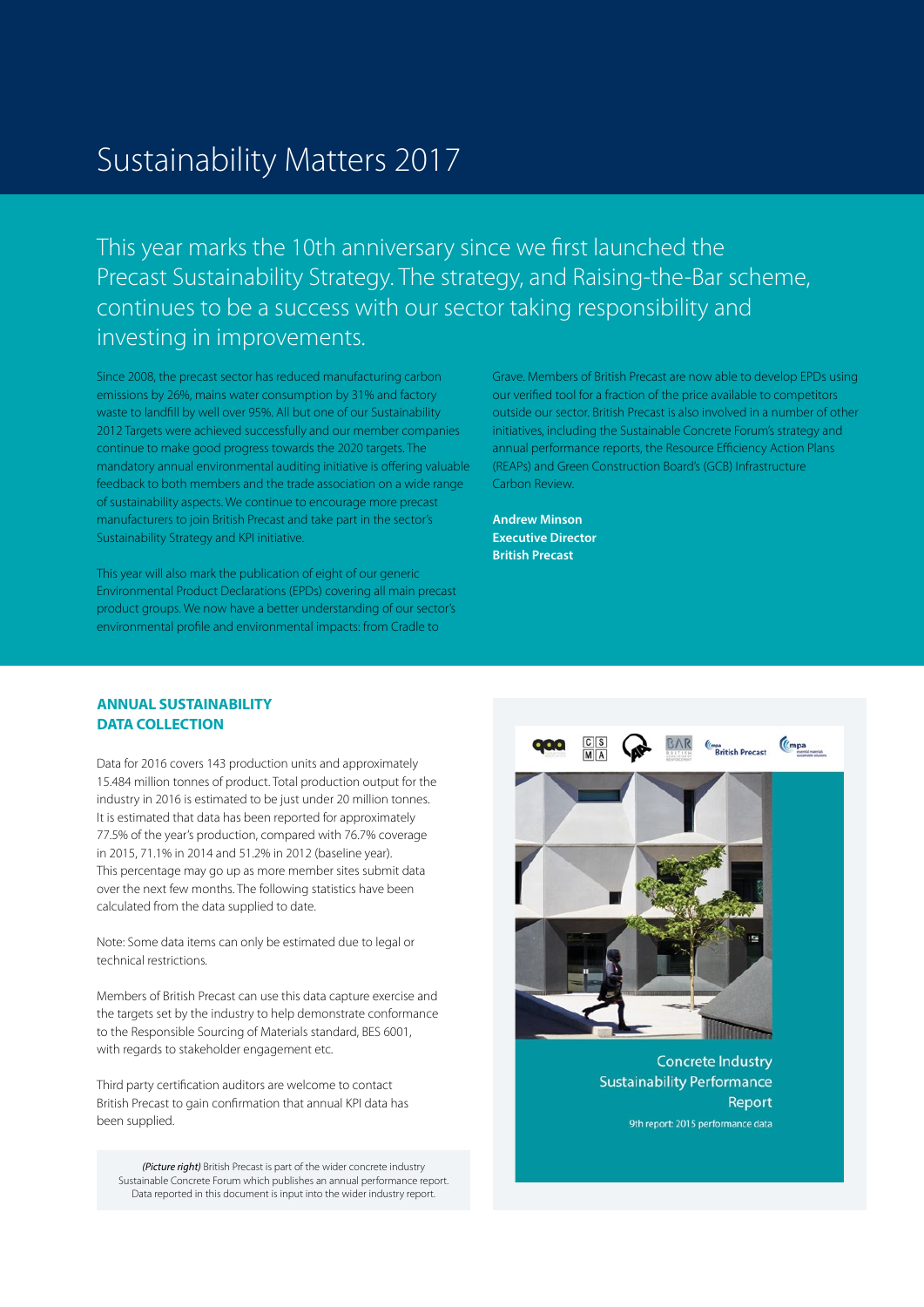# Key Performance Indicators

*These indicators provide an overview of the impact of the precast sector on society and environment, and how that impact is managed. The figures reported here relate to the 2016 performance compared to the previous year (2015) and targets baseline year (2012). Notes are included to indicate whether the 2020 targets are being achieved.*

#### **PRODUCTIVITY**

The companies reporting data employed 8,298 full-time equivalent staff in 2016. This is lower than the 8,936 in 2015, but higher than the 7,281 in 2014 and 6,585 in 2012.

1,866 tonnes of concrete was produced per employee in 2016, compared to 1,696 tonnes in 2015, 1,960 tonnes in 2014 and 1,524 tonnes in 2012.

## **RESPECT FOR PEOPLE & THEIR LOCAL ENVIRONMENT**

42 sites (31.7%) operated formal local liaison schemes during 2016. This is compared to 34 sites (23.28%) in 2015, 42 sites (32.05%) in 2014 and 49 sites (40.5%) in 2012.

#### **RESOURCE USE - WATER**

77.81 litres of mains water were used per tonne of precast in 2016. This is compared with 93.15 litres of mains water used per tonne of precast produced in 2015 and 92.6 litres and 84.5 litres of mains water reported in 2014 and 2012 respectively. Ground water use per tonne of precast was around 39.3 litres in 2016, compared to 41.2 litres in 2015, and 41.0 litres and 46.8 litres per tonne in 2014 and 2012 respectively. Water from other sources such as harvesting and recycling is not included in these figures. Note: The 2020 target for mains water is yet to be achieved.

#### **RESOURCE USE - WASTE**

33.09 kg of waste was produced per tonne of concrete in 2016, of which only 0.89 % was disposed to landfill, 50.96% was recycled on site and 48.0% recycled off site. The overall waste figure is lower than waste per tonne in 2012 (39.80%), and lower than in 2014 (33.31%). Waste to landfill was 0.30 kg per tonne in 2016, compared to 0.48 kg/tonne in 2015 and 0.72 kg/tonne in 2014 and 1.76 kg/tonne in 2012. Note: Waste to landfill has been reduced by 1.4 kg/t since 2012. The sector is on track to achieve the 2020 target for waste to landfill.

### **QUALITY & SATISFACTION**

13.15 million tonnes, or 84.94% of reported production (84.11% of sites) was covered by an ISO 9001 UKAS accredited quality management system. This is compared with 87.3% , 91% and 90% in 2015, 2014 and 2012 respectively.

Note: The 2020 Target to achieve 95% of production to be covered by a Quality Management System is still to be achieved.

### **ENERGY, INCLUDING CLIMATE CHANGE**

Factory energy consumption increased slightly to 52.87 kWh/tonne of precast, produced in 2016. This is compared to 47.78 kWh/t in 2015, and 48.6 kWh/t and 50.6 kWh/t in 2014 and 2012 respectively. 48.7% of the factories' energy was from gas, 18.37% was from electricity and 27.23% from gas oil / diesel. Factory carbon emissions increased slightly to12.82 kg CO2 per tonne, compared to 12.45 kg CO<sub>2</sub>/t, 12.9 kg CO<sub>2</sub>/t and 14.22 kg CO<sub>2</sub>/t reported in 2015, 2014 and 2012 respectively. 35.56 % of production is now covered by ISO 50001 compared to 36.33% in 2015.

Note: The 2020 Target to achieve a 10% reduction in energy use and a 20% reduction in CO $_2$  emissions is still to be achieved.

### **POLLUTION/EMISSIONS, INCLUDING TRANSPORT**

89.04% of reported production tonnage (around 86.58% of all sites) was covered by an ISO 14001 or EMS UKAS certified environmental management system in 2016. This is compared to 88.06%, 83.4% and 88.3% of reported production in 2015, 2014 and 2012 respectively. Note: The sector is on track to achieve the 2020 target for 95% of tonnage to be covered by an Environmental Management System.

For the eighth year, no environmental incidents (convictions) were recorded or reported to external regulatory authorities in 2016. Only one single incident was reported in 2008.

Note: The 2020 target to maintain ZERO convictions is being achieved.

Most companies in 2016 supplied transport data. Results show that the average lorry carried 18.83 tonnes of precast per delivery. This is compared with averages of 16.95, 20.6 and 17.45 tonne in 2015, 2014 and 2012 respectively. The average delivery distance in 2016 was 95.51 km. Note: The 2015 target to improve the capture of transport data was successfully achieved.

10.997 million tonnes, or 71.0 % of reported production, were covered by BES 6001 certified Responsible Sourcing systems in 2016. This is slightly lower than figures reported by the scheme (e.g. 73.3% in 2015 and 75.0% in 2014) and similar to the 71.1% reported in 2012. The percentage of sites covered by BES 6001 is around 62.6% of the total number of sites included. Note: The 2020 Target to achieve 95% of production to be covered by a Responsible Sourcing scheme is still to be achieved.

### **RESOURCE USE - MATERIALS**

0.146 tonnes of cementitious materials were used per tonne of precast produced in 2016, roughly consisting of 4.08 % fly ash, 4.17 % ground granulated blastfurnace slag and 3.05 % limestone fines. Overall replacement of Portland cement was around 14.4 % in 2016 compared to 15.9%, 16.6% and 23.9% in 2015, 2014 and 2012 respectively. Note: The 2020 target to increase the use of alternative cement replacement to 25% is still to be achieved.

21.6 % of aggregates used were of recycled or secondary origin compared to 21.6%, 22.3% and 20.3% in 2015, 2014 and 2012 respectively. Note: The 2020 Target of 25% recycled aggregates is yet to be achieved.

#### **HEALTH & SAFETY**

9.08 million tonnes, or 58.67 % of reported production was covered by an OHSAS 18001 UKAS certified health & safety management system in 2016, which is higher than 2015 (52.50%) and lower in percentage than 2012 (64.9%) but higher than in 2014 (54.2%).

The LTIFR rate in 2016 was 6.62 per million hours compared to 7.24 and 6.06 in 2015, 2014 and 9.8 in 2012.

#### **EMPLOYMENT POLICIES INCLUDING TRAINING**

98.83 % of reported employees were covered by formal training and development policies in 2016. An average of 17.19 hours of training was provided per employee, which is higher than the 11.9 hours reported in the baseline year (2012), but lower than the 18.6 hours per employee provided in 2015.

The percentage coverage is slightly higher than the 98.12%, 97% and 98.5% reported in 2015, 2014 and 2012 respectively.

Note: The sector is on track to achieve the 2020 target to have 100% employees covered by formal training under ISO 9001, ISO 14001 or any other management system.